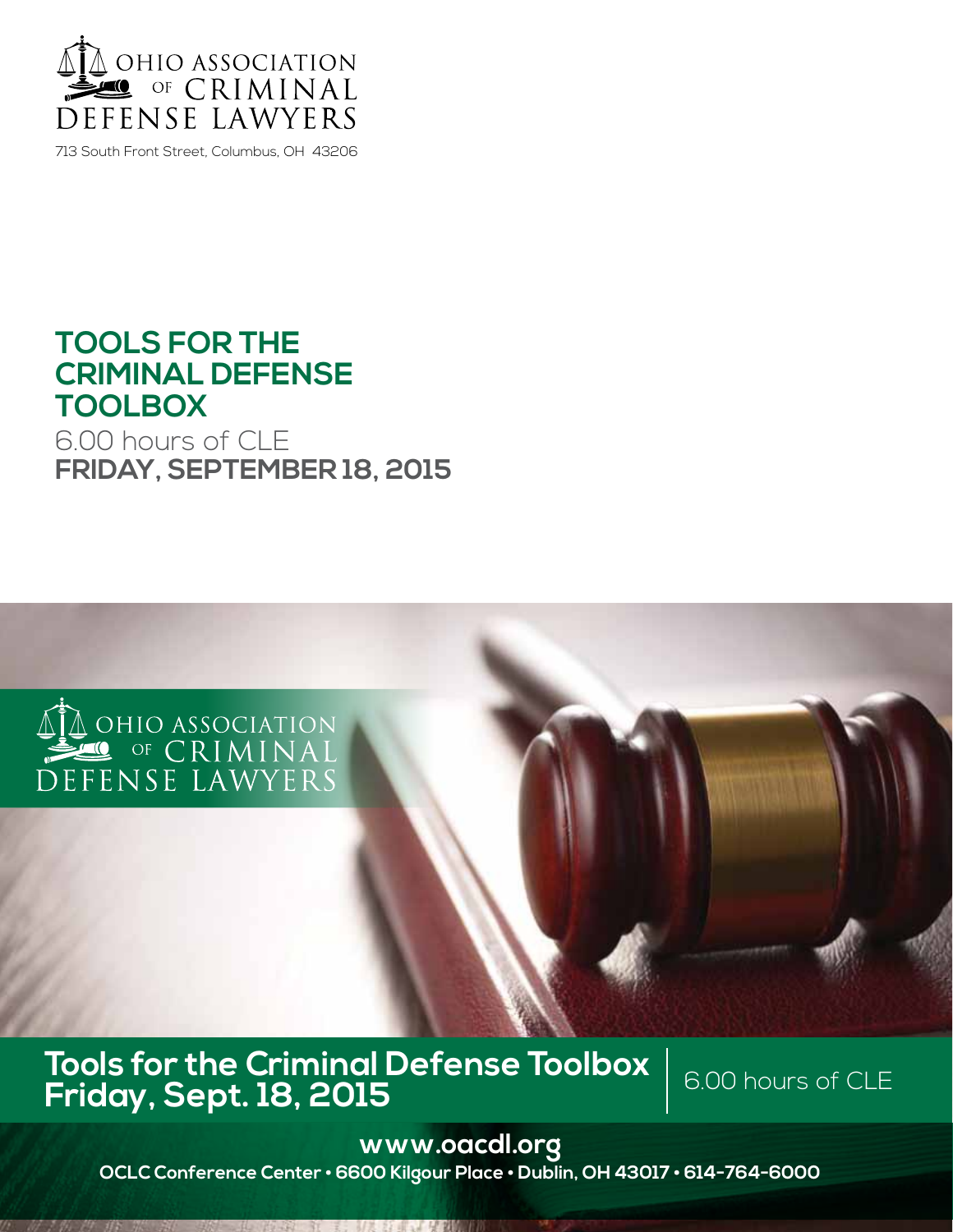

## **AGENDA**

| $9:00 - 9:45$   | <b>Case Law Update</b><br>Todd Barstow, Columbus                                                                                                                                                                          |
|-----------------|---------------------------------------------------------------------------------------------------------------------------------------------------------------------------------------------------------------------------|
| $9:45 - 10:30$  | <b>Appeals</b><br>Judge Amy O'Grady, Columbus                                                                                                                                                                             |
| $10:30 - 10:45$ | <b>Break</b>                                                                                                                                                                                                              |
| $10:45 - 11:45$ | <b>Issue Spotting/Fact Pattern/Audience Participation</b><br>Russ Bensing, Cleveland                                                                                                                                      |
| $11:45 - 12:15$ | <b>Allied Offenses</b><br>Jeremy Masters, Supervisor in the Legal Division, Office of the Ohio Public Defender                                                                                                            |
| $12:15 - 1:15$  | Lunch                                                                                                                                                                                                                     |
| $1:15 - 2:00$   | What Should be Filed in Every Criminal Case<br>Greg Myers, Division Chief for the Trial Division, Office of the Ohio Public Defender<br>Kathy Szudy, Supervisor in the Legal Division, Office of the Ohio Public Defender |
| $2:00 - 2:45$   | <b>Being Persuasive</b><br>Scott Anderson, Columbus                                                                                                                                                                       |
| $2:45 - 3:00$   | <b>Break</b>                                                                                                                                                                                                              |
| $3:00 - 4:00$   | <b>Basic OVI</b><br>Kelly Farrish, Cincinnati                                                                                                                                                                             |
| $4:00 - 4:30$   | <b>CCW Law Changes</b><br>Derek Debrosse, Columbus                                                                                                                                                                        |

## **UPCOMING SEMINARS**

| October 23, 2015         | Annual Superstar Seminar, Cleveland, OH                 |
|--------------------------|---------------------------------------------------------|
| November 18-20, 2015     | Annual Death Penalty Seminar, Columbus                  |
| <b>December 11, 2015</b> | Hot Topics to include 2.5 hours of Professional Conduct |

### **Directions to The Conference Center at OCLC**

**Important:** When you approach the intersection of Route 161/33 and Frantz Road from I-270, the street signs may be misleading. To go to OCLC, be sure to turn north (left) toward Post Road and then make an immediate right and you will be on Kilgour Place.

**From the North:** Take I-71 South to I-270 West. Take 270 to exit 17A (Dublin/161 Exit). Follow 161/Rt. 33 to Frantz Road. Turn Left toward Post Road and then make an immediate right and you will be on Kilgour Place. Follow the signs that say Conference Center.

**From the South:** Take I-71 North to I-270 West. Take 270 to exit 17A (Dublin/161 Exit). Follow 161/Rt. 33 to Frantz Road. Turn Left toward Post Road and then make an immediate right and you will be on Kilgour Place. Follow the signs that say Conference Center.

**From the West**: Take I-70 East to I-270 North. Take 270 to exit 17A (Dublin/161 Exit). Follow 161/Rt. 33 to Frantz Road. Turn Left toward Post Road and then make an immediate right and you will be on Kilgour Place. Follow the signs that say Conference Center.

**From the East:** Take I-70 West to I-270 North. Take 270 to exit 17A (Dublin/161 Exit). Follow 161/Rt. 33 to Frantz Road. Turn Left toward Post Road and then make an immediate right and you will be on Kilgour Place. Follow the signs that say Conference Center.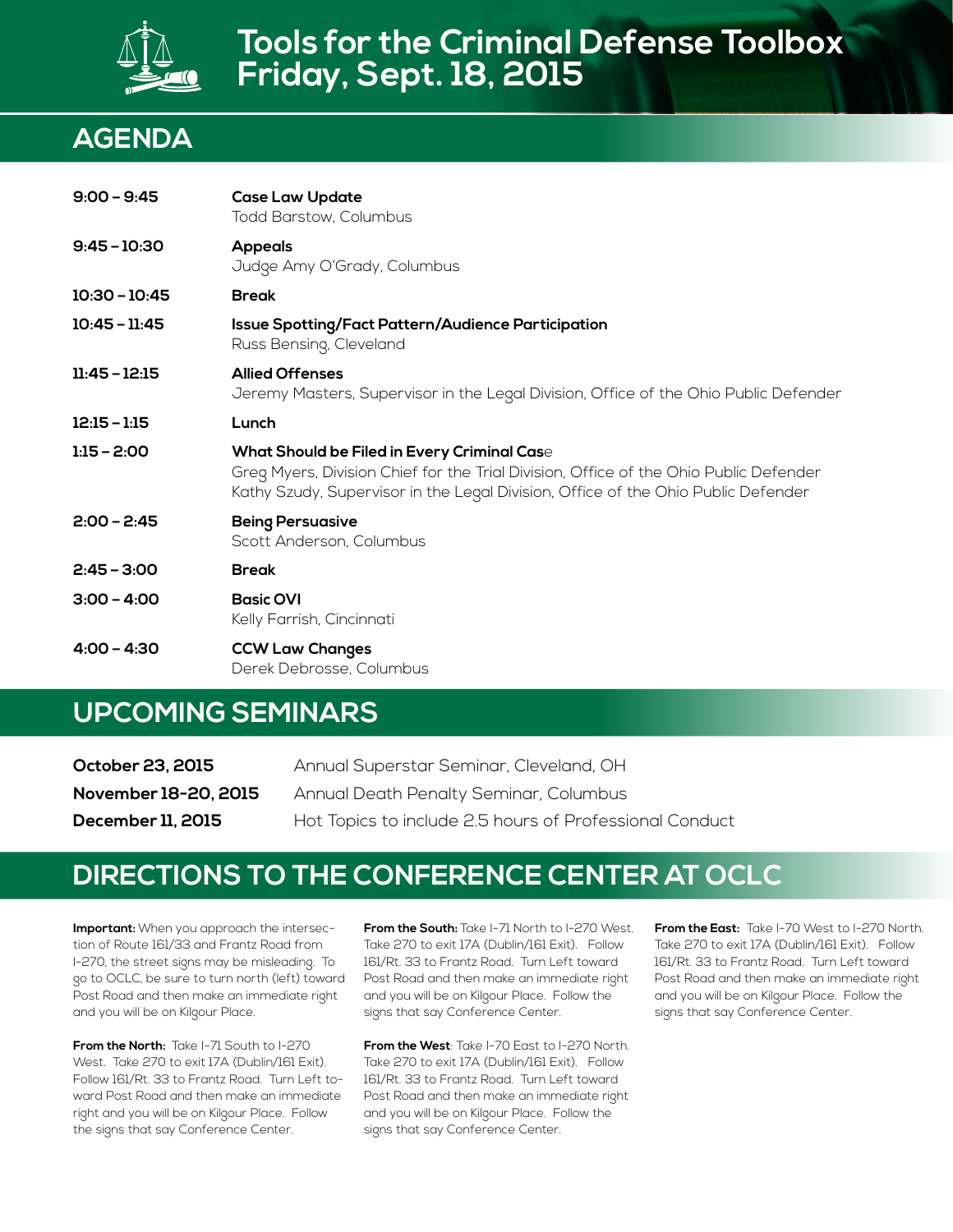# **Speaker Biographies**

#### Todd Barstow

Todd is a fifth generation Ohioan whose ancestors are among the earliest settlers in the State. He moved to Pataskala in 2009 because of the city's rural atmosphere and high quality of life. Todd attended Washington and Lee University on an ROTC scholarship and graduated in 1984 with a BA in History. He was commissioned a Second Lieutenant in the Army upon graduation and then served on active duty, including three years in Germany. After returning to Ohio in 1988, he began law school at Capital University. He graduated with a JD in May of 1991, and was admitted to the practice of law that November. While in law school, he joined the Ohio Army National Guard. He retired from the Guard in May of 2012 as a Lieutenant Colonel in the JAG Corps.

 Todd owns and operates his own law practice. His primary focus is criminal defense, both trials and appeals. He maintains an active and busy case load and is more likely to be found in a courthouse than in his office. He is a member of the Licking County and Columbus Bar Associations; and the Central Ohio Association of Criminal Defense Lawyers. He was a member of Charity Newsies for 15 years and was also a "Big Brother" with Big Brothers/Big Sisters.

#### Amy O'Grady

Amy O'Grady is the Director of Criminal Justice Initiatives, Office of the Ohio Attorney General. Prior to this move, she sat on the 10th District Court of Appeals. She attended Kent State University where she studied criminal justice. During her senior year, she moved to Washington D.C. to continue her studies and work as a criminal investigator for the Georgetown University Law Center. She later moved back to Ohio and attended Capital University Law School. While earning her law degree, Amy worked in the Capital University Legal Clinic and interned in the felony division of the Franklin County Public Defender's Office. After obtaining her law license, she began practicing as an assistant public defender, spending five years with that office. Amy gained a deeper appreciation for the judiciary when she became retired Judge John Bender's law clerk at the Franklin County Court of Common Pleas. In that position, she experienced all aspects of the law affecting the trial court. She expanded her knowledge base by next becoming Judge Lisa Sadler's law clerk at the Tenth District Court of Appeals. Amy then spent 6 years at the Office of the Attorney General in the Crime Victim Services Section, then serving as Chief of that section before being appointed to sit on the 10th District Court of Appeals.

#### Russ Bensing

Russ has been practicing law here in Ohio since he graduated from Case Western Reserve Law School in 1975. He has handled just about everything since then, from civil rights cases to personal injury to divorce to commercial litigation. Over the last ten years, his practice has become almost exclusively criminal. He does do a good bit of trial work, but specializes in appeals, mostly in Cuyahoga County, but he has handled appeals in nine of the twelve appellate districts in Ohio, as well as the Ohio Supreme Court and the United States 6th Circuit Court of Appeals.

About eight years ago, Russ started a legal blog, "The Briefcase" (http://briefcase8.com). He writes four posts a week, analyzing criminal law decisions from Ohio trial courts all the way up to the United States Supreme Court. It's the premier criminal law blog in Ohio, and it's read by lawyers and judges throughout the state. Russ also gives lectures on criminal law to various bar groups; for the past four years, he has given presentations at the annual death penalty seminar here in Ohio.

No awards for The Briefcase (though it was among the runners up for last year's Best Criminal Law Blog Post), and he's not one of the Rakofsky 74, but as he so modestly says, it's the "premier criminal law blog in Ohio."

#### Jeremy Masters

Jeremy Masters is a supervising attorney with the Office of the Ohio Public Defender, in the Appeals and Postconviction Section of the Legal Division. Jeremy has been with the Ohio Public Defender's office since 2006. He earned a B.A. in Psychology and a J.D. from The Ohio State University, as well as an M.S. in Neuroscience from the University of Pittsburgh.

Jeremy has litigated direct appeals and post-trial proceedings in Ohio's trial courts and appellate courts, the Supreme Court of Ohio, and in federal court. In his role as a supervising attorney he leads a team of Assistant State Public Defenders conducting complex appellate and postconviction litigation throughout Ohio, in both state and federal courts. Jeremy also presents on Ohio criminal appellate issues, and has written columns for the Ohio State Bar Association about the practical application of the Fourth Amendment.

#### Greg Meyers

Greg Meyers has been with the Ohio Public Defender since 1996, and currently serves as Chief Counsel of the Trial Division. Meyers has defended capital trial level clients in twenty-six Ohio Counties; and he's represented many capital clients in state post-conviction and federal habeas litigation.

Meyers earned his Juris Doctor degree from The Ohio State University School of Law in 1983, and was awarded the Harry S. Lett Award for Graduating Student Most Dedicated to Civil Rights. He also holds a Bachelor's degree in both Religion and Government from Oberlin College, where he graduated with Honors. Before working with the Ohio Public Defender, Meyers worked with the Franklin County Public Defender's Office as an Assistant Public Defender for five years and was in private practice for seven years. Meyers has represented literally thousands of criminal defendants, including those facing aggravated murder with death penalty specifications, non-capital homicides, and various other felonies and misdemeanors.

#### Kathy Szudy

Katherine was born and raised in Cleveland, Ohio. While attending Magnificat High School, she patented her invention, The Braille Rail, after receiving an award in Tokyo from the Japan Institute of Invention and Innovation. During her trip to Tokyo she had the privilege of meeting the Emperor and Empress.

She graduated summa cum laude from The University of Dayton, and received her juris doctor from The Ohio State University College of Law. Katherine has been an Assistant State Public Defender since 2003, and is a supervising attorney in the Appeals and Postconviction Section of the Legal Division of the Office of the Ohio Public Defender. As an Assistant State Public Defender, she represents indigent defendants in state courts of appeals throughout Ohio, the Ohio Supreme Court, federal district courts, the United States Court of Appeals for the Sixth Circuit, and the United States Supreme Court, and she supervises Assistant State Public Defenders who provide similar representation. She has also co-authored an article that was published in the Sex Offender Law Report, titled Supreme Court of Ohio Deems State's SORNA Law Punitive and Unconstitutional, Volume 12, Number 06, October/November 2011, pp. 83-85(3).

#### Scott Anderson

Professor of Legal Research and Writing, Scott Anderson brings 15 years of extensive legal experience to Capital University Law School. For the past six years, he has been staff attorney at the Ohio Criminal Sentencing Commission and before that served as the Commission's juvenile coordinator. His experience also includes prosecuting adult felony crimes for the Licking County Prosecutor's Office before being promoted to managing attorney of the juvenile and civil divisions. Anderson also brings extensive teaching experience; he was a part-time instructor teaching contemporary ethical theory and the philosophy of law at The Ohio State University and has been a seminar instructor on a variety of legal issues for state agencies and the Ohio Judicial College. Anderson has been a member of the American Philosophical Association, the Committee on Juvenile Rights in the Justice System, and the Ohio Supreme Court Workgroup on Juvenile Defendant Access to Legal Counsel. He holds a Ph.D. in Philosophy from The Ohio State University and a J.D. from Case Western Reserve University

#### Kelly Farrish

Kelly Farrish always knew he wanted to be an attorney, but he the path he took to get there isn't like most. He served five years in the United States Air Force and did two voluntary years in South Vietnam. When he returned to Cincinnati, he worked the midnight shift as a technician at Cincinnati Bell, all the while attending college full time year round for three years. He graduated Cum Laude from the University of Cincinnati. Upon promotion to the marketing department, Kelly then continued to work full time at Cincinnati Bell while attending Chase Law School year round at night for four years. He's now practiced DUI law for 36 years. He is also a frequent speaker on DUI for the Cincinnati Bar Association and the annual statewide Ohio State Bar Association DUI Seminar. Not only that, but he has been a speaker at many DUI seminars and speaks to private groups and organizations upon request. He also taught at the University of Cincinnati in the undergraduate program for about 10 years.

#### Derek Debrosse

Derek was raised in Piqua, Ohio, where he graduated from Lehman Catholic High School. Derek attended The Ohio State University, but his graduation was delayed because of a 14-month combat tour in support of Operation Iraqi Freedom as a member of the Ohio National Guard. After his service overseas Derek returned to Ohio, and earned his B.A. in Political Science.

Immediately after graduation, Derek enrolled at the Regent University School of Law, where he served as Chairman of the Alternative Dispute Resolution Board (which won the American Bar Associations coveted National Negotiations Competition), and earned his Juris Doctor in 2008.